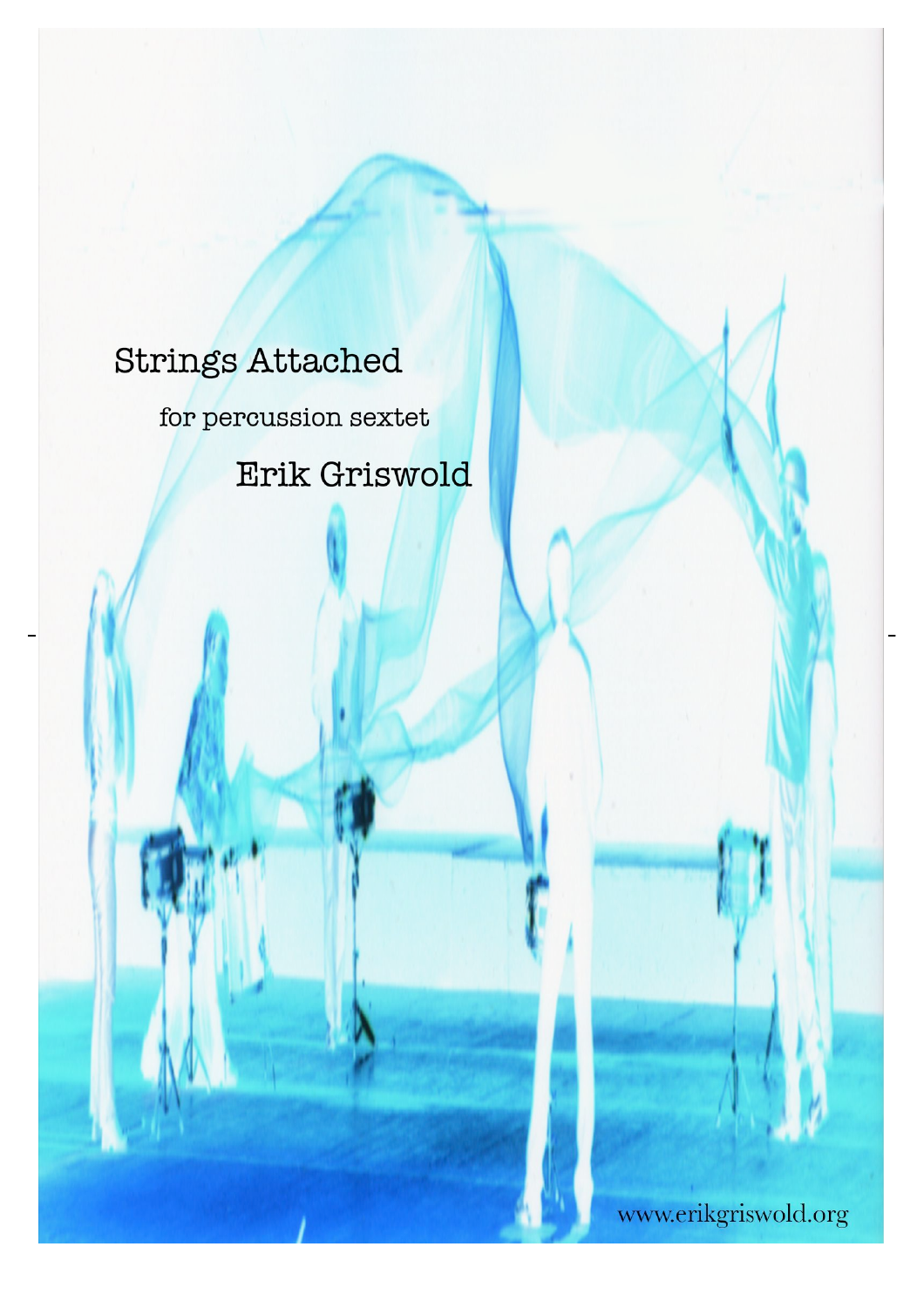## Strings Attached (1999)

for six percussionists

Erik Griswold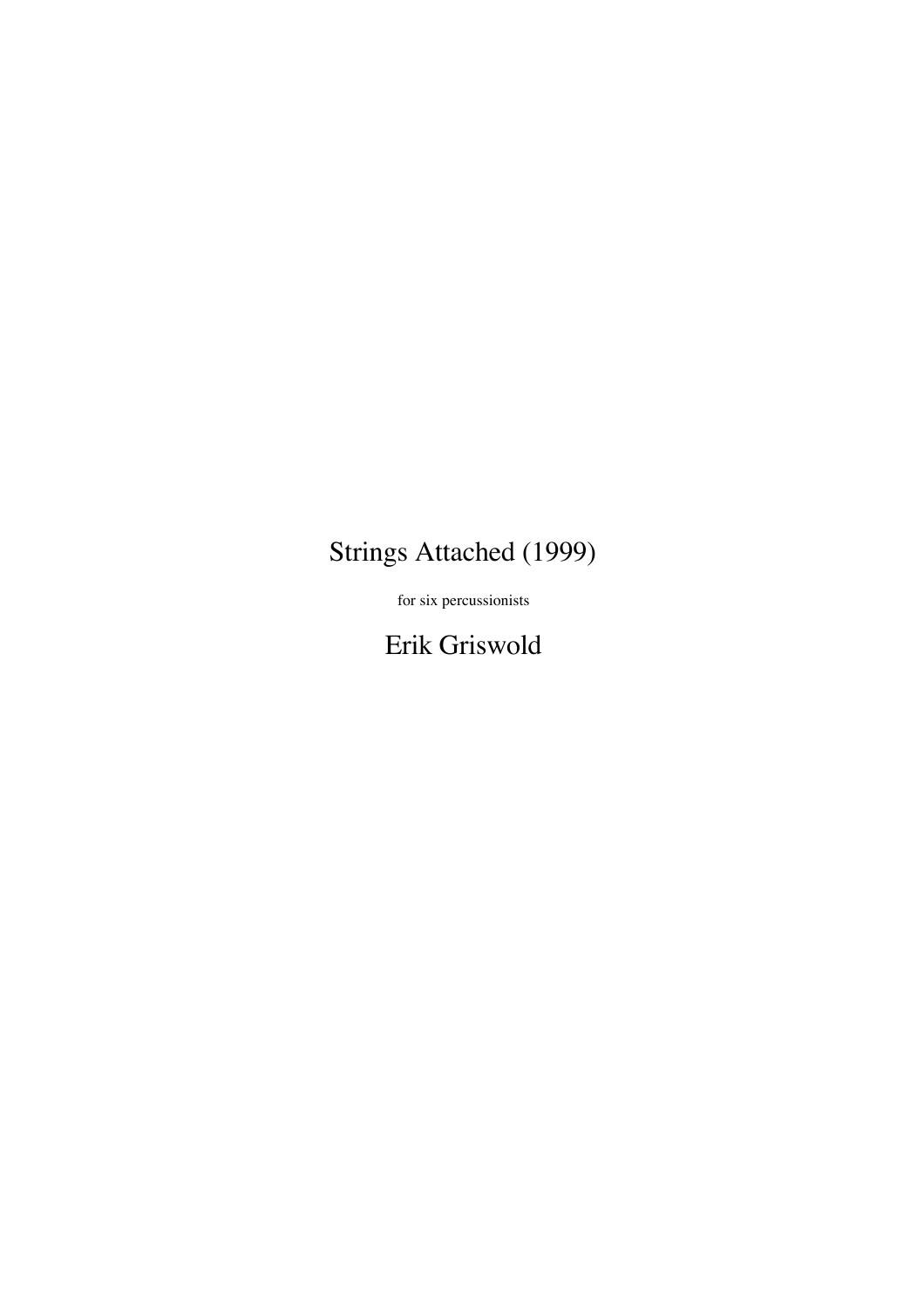In *Strings Attached,* six percussionists perform with nylon ropes attaching their sticks to each others' (Players 1 & 2), or to a 3 m (10 ft) pole in the center of the stage (Players 3-6). Playing snare drums in a relatively conventional manner produces a variety of visual wave patterns both simple and chaotic. The visual aspect has been described as "kinetic sculpture" and compared to "cat's cradle" games. Although these notes will primarily address the visual component, it is my intention that the visual and sonic have equal importance.



### **Lighting:**

Good lighting is critical to a good performance of *Strings Attached.* The ropes should be lit with high intensity white light directly from above (simplest approach), or angled from the sides (more difficult). Above all there must be an absolutely black backdrop (whether a curtain or wall), and there must be extremely minimal or no ambient light.

- 
- **Equipment:**<br>
 Six pairs of snare drum sticks with 3 mm (1/8 inch) holes drilled at the nodes nearest to the tips.<br>
 Approximately 52 m (160 ft) of nylon rope (6 mm [1/4 inch] diameter) divided as follows:<br>
2 x 6 m (20
	-
	- through it equidistantly.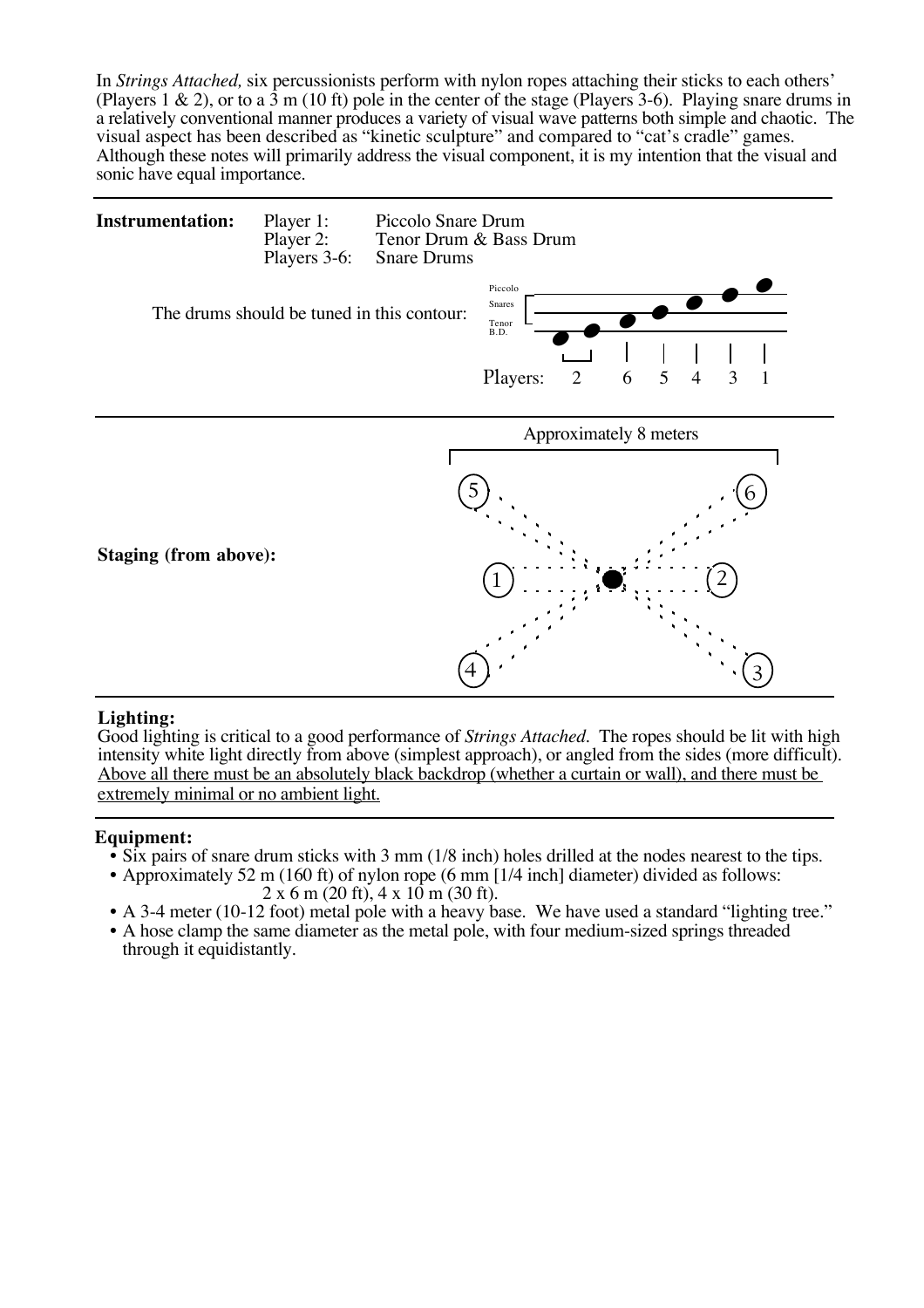### **Assembly:**

- Thread the loose ends of the ropes through the drilled sticks and tie them securely.
- Fasten the hose clamp/spring assembly to the metal pole at a height of approximately 3 m (10) ft).
- Players 1 & 2 use the 6 m (20 ft) ropes tied one to another (left to right and right to left)



• Players 3-6 each use one of the 10 m (30 ft) ropes, looping the center of each rope around the base of a spring.



### **Special Performance Techniques:**

The visual wave patterns are dependent on both the stick position and the height of stick preparations. All players should position themselves so that playing on the nearest edge of the drum(s) with high stick preparations results in maximum rope tension.

### Tautness**:**

Except where indicated explicitly (as in section F ), or by context (e.g. rim-shots in sections H - K ) soft dynamics should be played on the far side of the drum, and loud dynamics should be played on the near side.

Stick Preparations:

Loud dynamics should be played, whenever possible, with exaggerated stick preparations.

"Choreography":

Players  $1 \& 2$  are sometimes asked to use specific choreographies, alternately raising one or both sticks upright above the shoulder(s), and playing in a normal manner. This is notated as follows:

| $R$ H $\uparrow$<br>IH I   | With a swift motion, or "jerk", raise both sticks above your shoulders.        |
|----------------------------|--------------------------------------------------------------------------------|
| RH Play<br>1H <sub>1</sub> | Hold the Left stick above your shoulder while playing normally with the right. |
| RH!<br>LH Play             | Hold the Right stick above your shoulder while playing normally with the left. |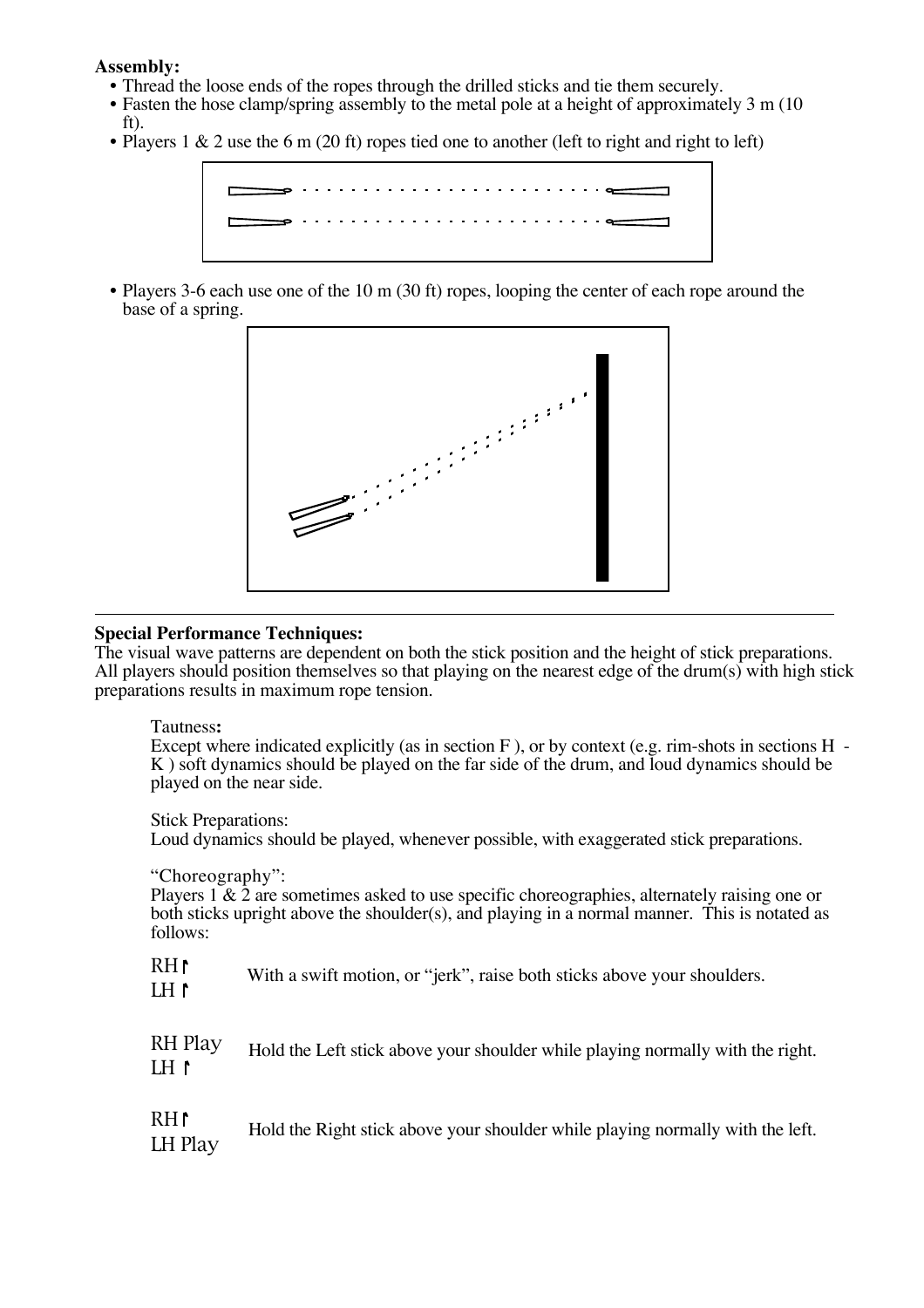Strings Attached is dedicated to the "red fish blue fish" ensemble of the University of Califonria, San Diego.

Thanks to Steven Schick, Terry Longshore, Ivan Manzanilla, Brett Reed, David Shively and Vanessa Tomlinson,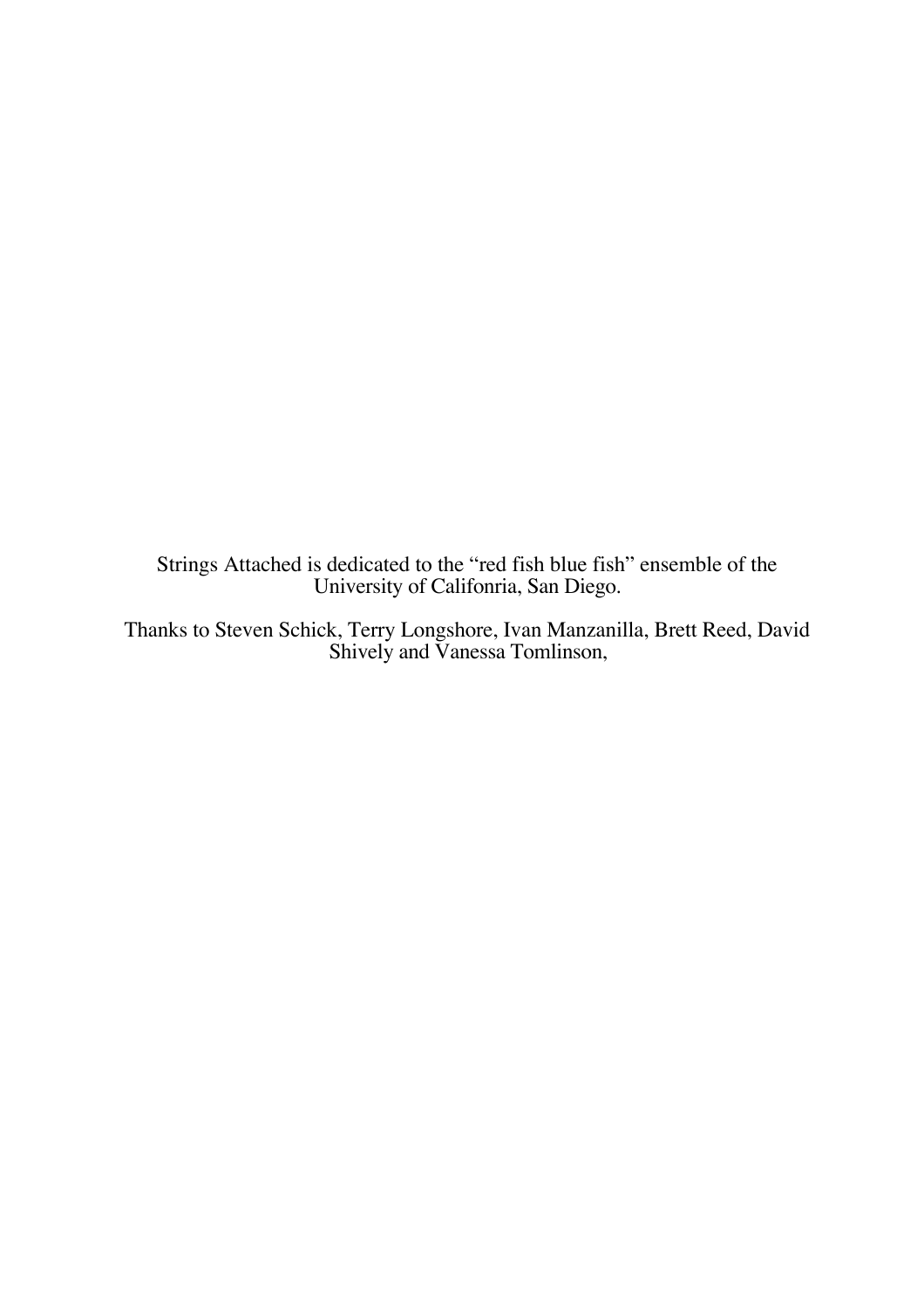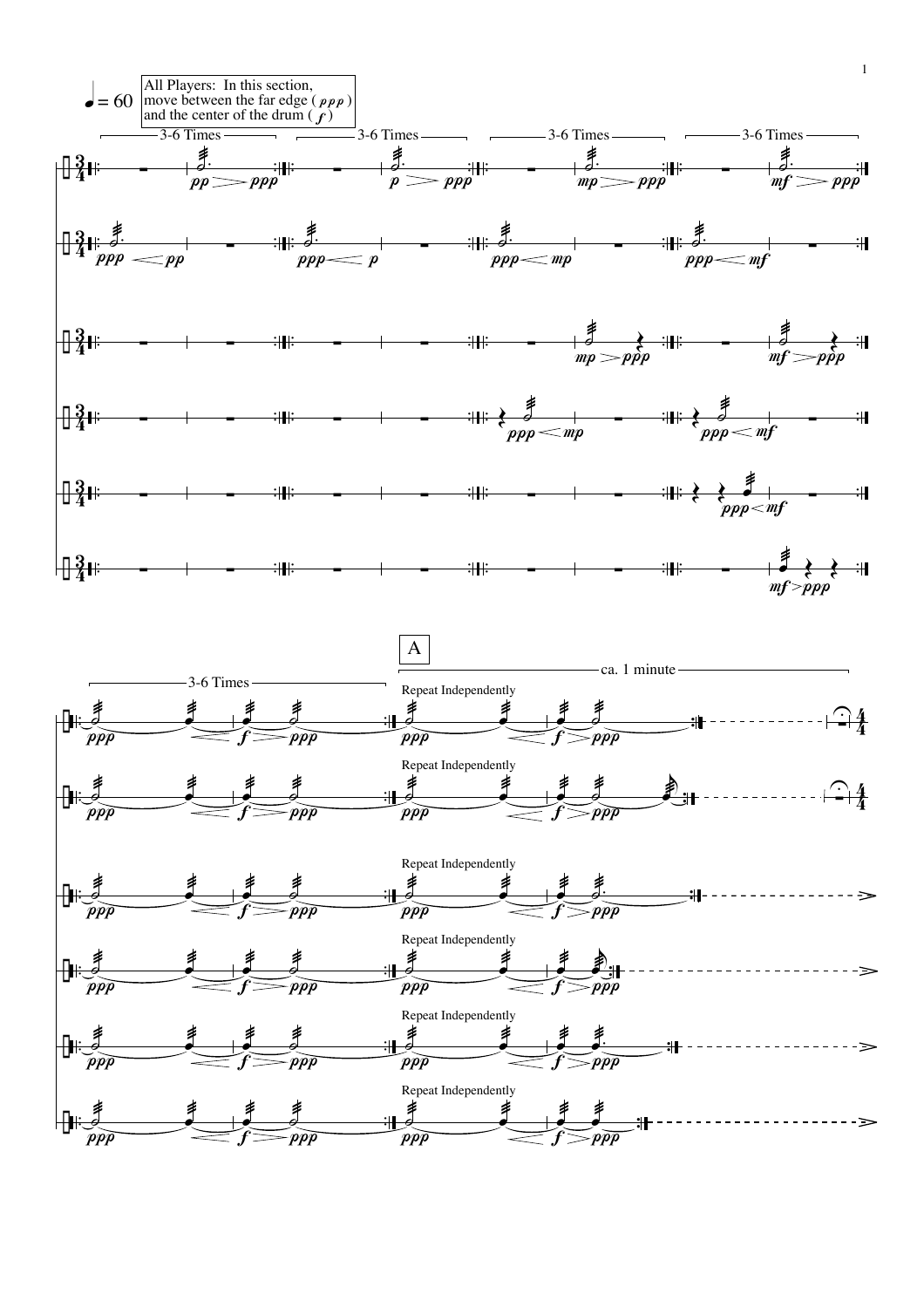2